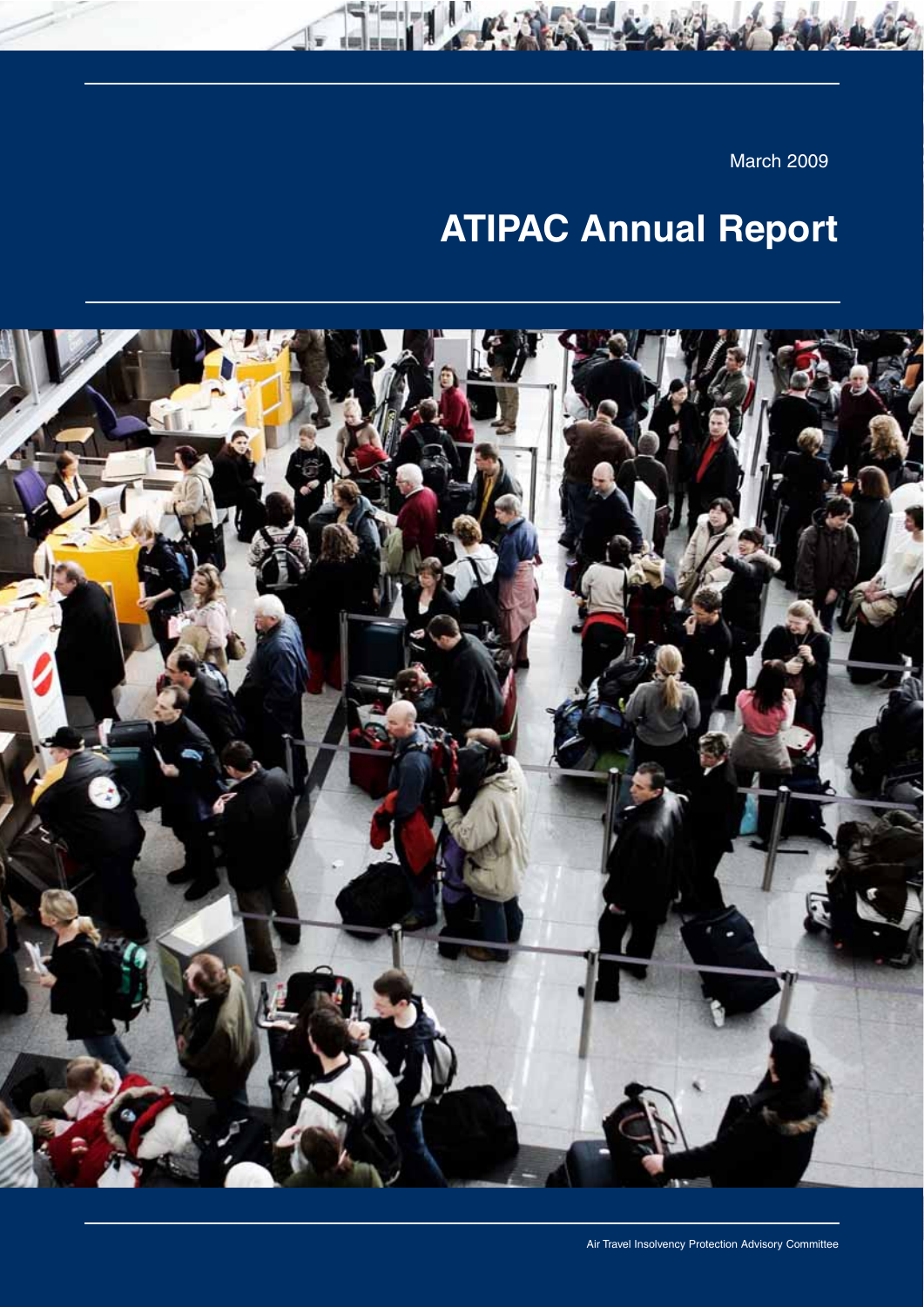All rights reserved. Copies of this publication may be reproduced for personal use, or for use within a company or organisation, but may not otherwise be reproduced for publication.

To use or reference CAA publications for any other purpose, for example within training material for students, please contact the CAA at the address below for formal agreement.

July 2009

Enquiries regarding the content of this publication should be addressed to:

ATIPAC CAA House 45-59 Kingsway London WC2B 6TE

E-mail: atipac@caa.co.uk

Further information about ATIPAC is available at www.atipac.org.uk.

Designed by CAA's Consumer Protection Group on behalf of ATIPAC.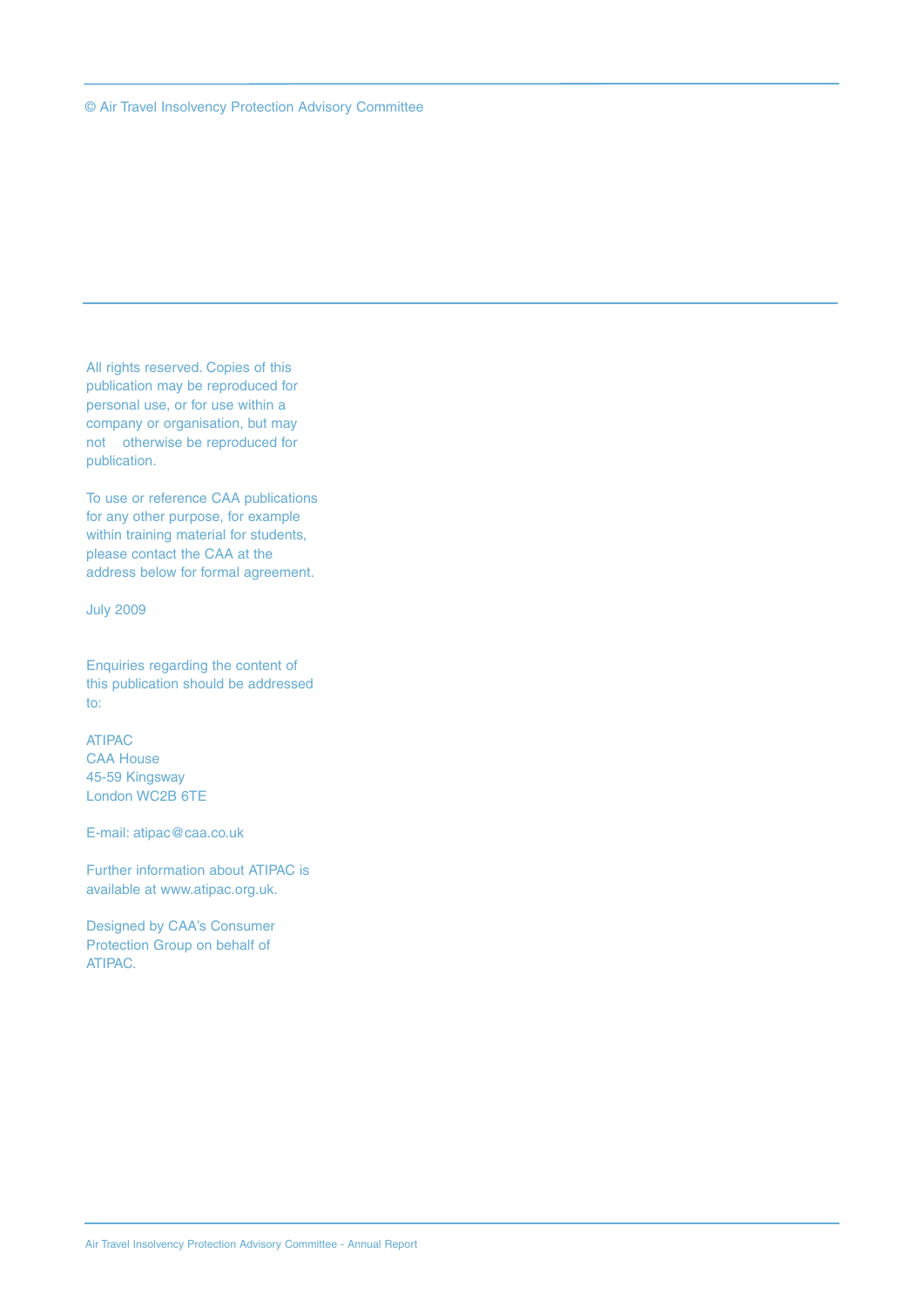**1**

### **Introduction**

#### Dear Lord Adonis

I have pleasure in attaching the ninth report of the Air Travel Insolvency Protection Advisory Committee (ATIPAC) for the year ending 31 March 2009.

This has been a difficult year for the UK travel industry, with deteriorating economic prospects leading to lower levels of activity and the failure last Autumn of XL, the UK's third largest tour operator. Such a failure brings our work on advising both you and the Civil Aviation Authority on financial protection into sharp focus. In the XL case in particular, but also more generally, our report records increasing confusion amongst the public on how they can ensure that they have financial protection when they book their holidays. This is a key issue which requires urgent attention.

Clarity of protection arrangements and the widening of ATOL's scope has been seen by this Committee as unfinished business for Government since the Committee's inception in 2000. We have previously urged the Government to extend financial protection to all flights departing the UK, which would include those purchased directly from scheduled airlines. We remain of the view that such cover should be seriously considered by the Government, particularly with the difficult economic conditions we face over

the coming months.

However, notwithstanding the Committee's long-standing views, it thoroughly endorses the options for ATOL reform, which your Department is considering and which were set out in the recent CAA consultation paper on the future level of the APC. The proposed changes, if implemented, would mean that all air holidays, whether sold by a travel organiser or an airline, would be financially protected and this would be a very significant step in overcoming the current confusion among consumers.

We understand that the Government will consult on reform in the Autumn and we urge you to proceed with all speed with these measures, that will deliver real consumer benefits. It is essential for consumers and for the long-term health of the industry that there is a simple and clear protection message which reassures the public that they can continue to book air holidays with confidence.



**John Cox OBE** ATIPAC Chairman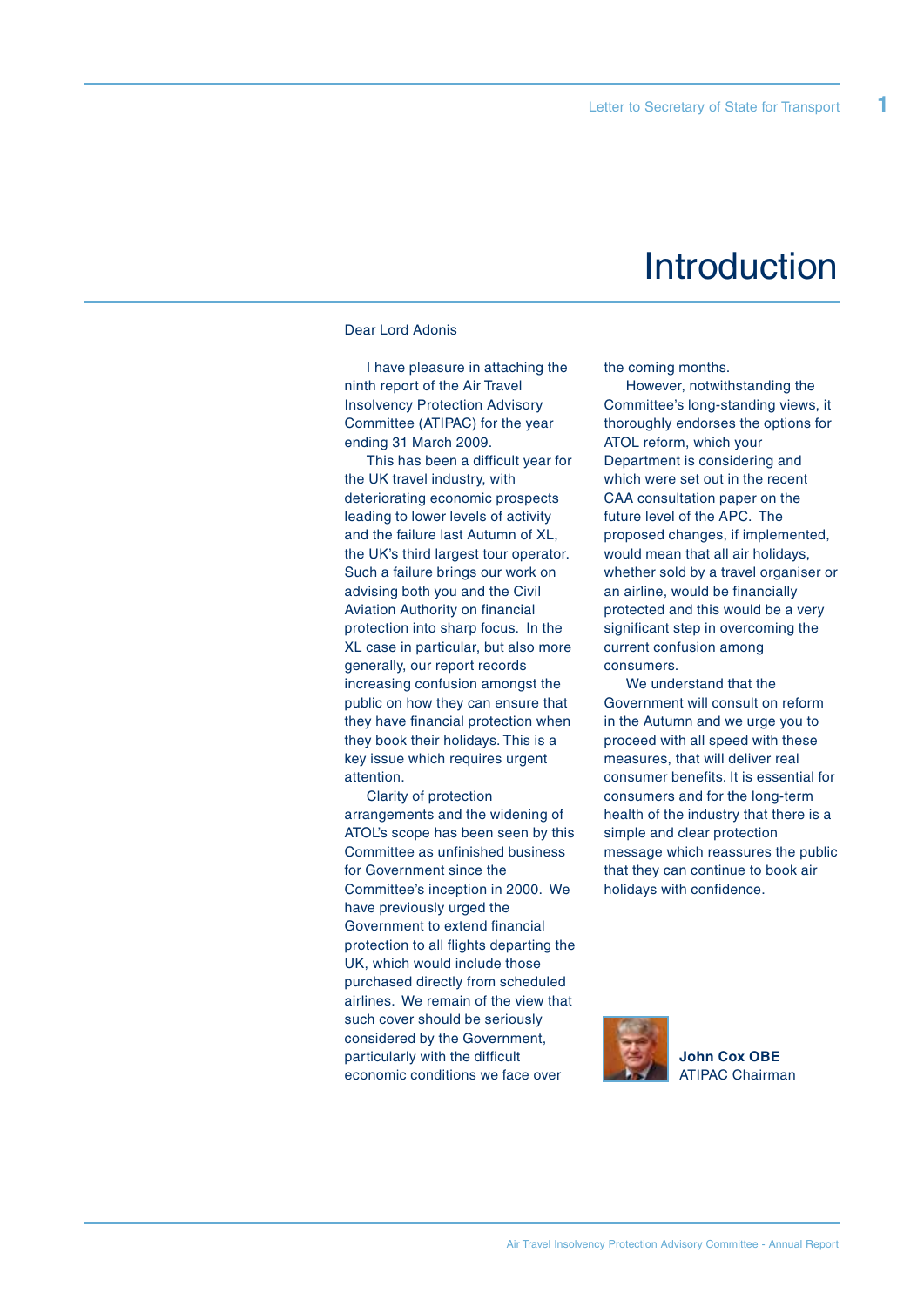## Market Outlook for 2009/10

As mentioned in the review of 2008/09, the changed economic conditions have presented the greatest challenge to the travel industry for many years. The Committee's view is that these difficult trading conditions will continue throughout 2009/10. Whilst it is not possible to predict the length or depth of the recession it will inevitably have a significant impact on the travel industry, both in terms of access to credit and demand for travel.

An important indicator of financial health in the travel industry is forward bookings and although these appear to be better than originally expected for the 2009 summer season, beyond this many operators are struggling to take bookings. There is an increasing trend for customers to make late bookings and this has potentially serious implications for tour operators' cash flow. The combination of not taking early customer deposits, the reduced yields commonly associated with late bookings and increasingly the requirements by credit card companies that delay release of customer payments, all impact adversely on the tour operator's cash position.

It appears that forward bookings to destinations outside the Eurozone, such as Turkey and Egypt are performing well but across the Eurozone the trend towards late booking is increasing. This may be related to uncertainty associated with the economic conditions or consumers simply hoping that tour operators will reduce prices in a bid to drive demand. However, the travel industry has so far been cautious in offering major price incentives and has instead, through reductions in capacity, sought to match consumer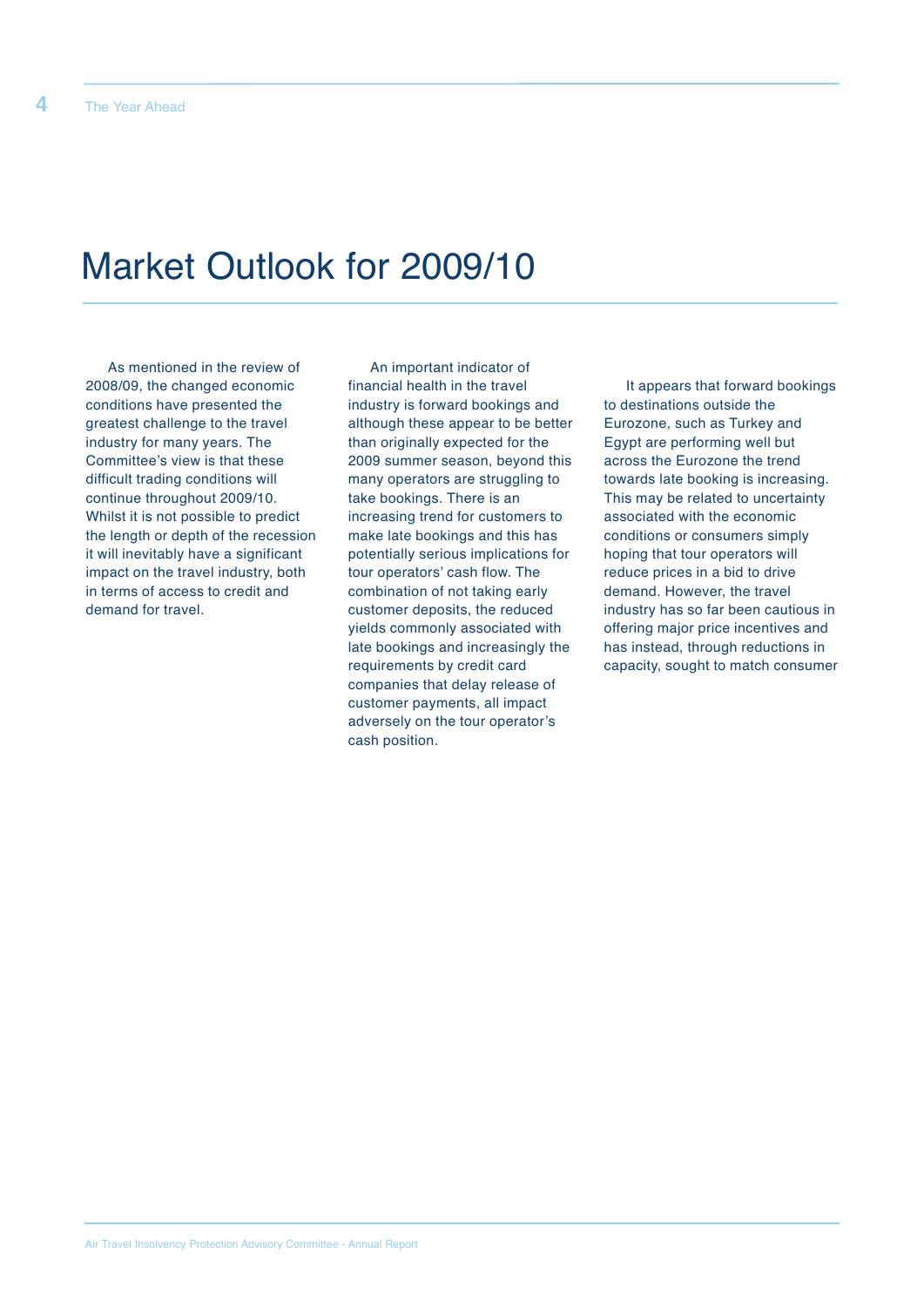expectations and requirements.

The Committee believes there are a number of key challenges facing the travel industry in the forthcoming year. First it is likely that almost all consumers who continue to book holidays will seek to reduce the price paid for their booking, either by reducing the length of their holiday, or cutting back on extras. Consumers may also choose less expensive short haul destinations, or countries outside the Eurozone.

Consumers may also reduce the number of holidays taken and although they may maintain a single summer holiday, they may reject shorter breaks outside the main holiday season. This may lead to significantly reduced booking levels for tour operators outside the peak holiday periods.

Exchange rate fluctuations also present a challenge to the industry. Some of the mid-size and smaller operators are experiencing difficulty in finding banks willing to provide facilities for currency hedging and this will affect the prices operators are able to offer consumers in

future.

The increase to the rate of the APC is also a factor that the industry must consider. Although it is essential that the ATT be restored to a sustainable financial position, the impact of the increase in APC payments on tour operators, especially the larger operators, is significant in terms of the increased costs of financial protection. In the difficult economic conditions it is likely there will be an increased rate of failures in the travel industry. This will put even greater pressure on the ATTF, and it is important that the Fund is put in a state fit to meet the demands likely to be made on it.

Over the last year the industry has been engaged in a debate on the future of financial protection and the Committee has been extremely pleased with the way industry, the CAA and the DfT have worked together to debate and add detail to the reform proposals. It now appears possible that financial protection for air travel will be simplified and expanded and that the Government is supportive of reform and willing to legislate as necessary. These proposals are examined in more detail later in this report.

The forthcoming year will be difficult for all those in the travel industry. The Committee expects there to be an increased number of failures, but consumers will

continue to enjoy financial protection if they book a package holiday with an ATOL holder. There is some evidence to suggest that the high profile failure of XL will drive demand for ATOL protected holidays, although this must be balanced against the likely overall drop in demand for travel.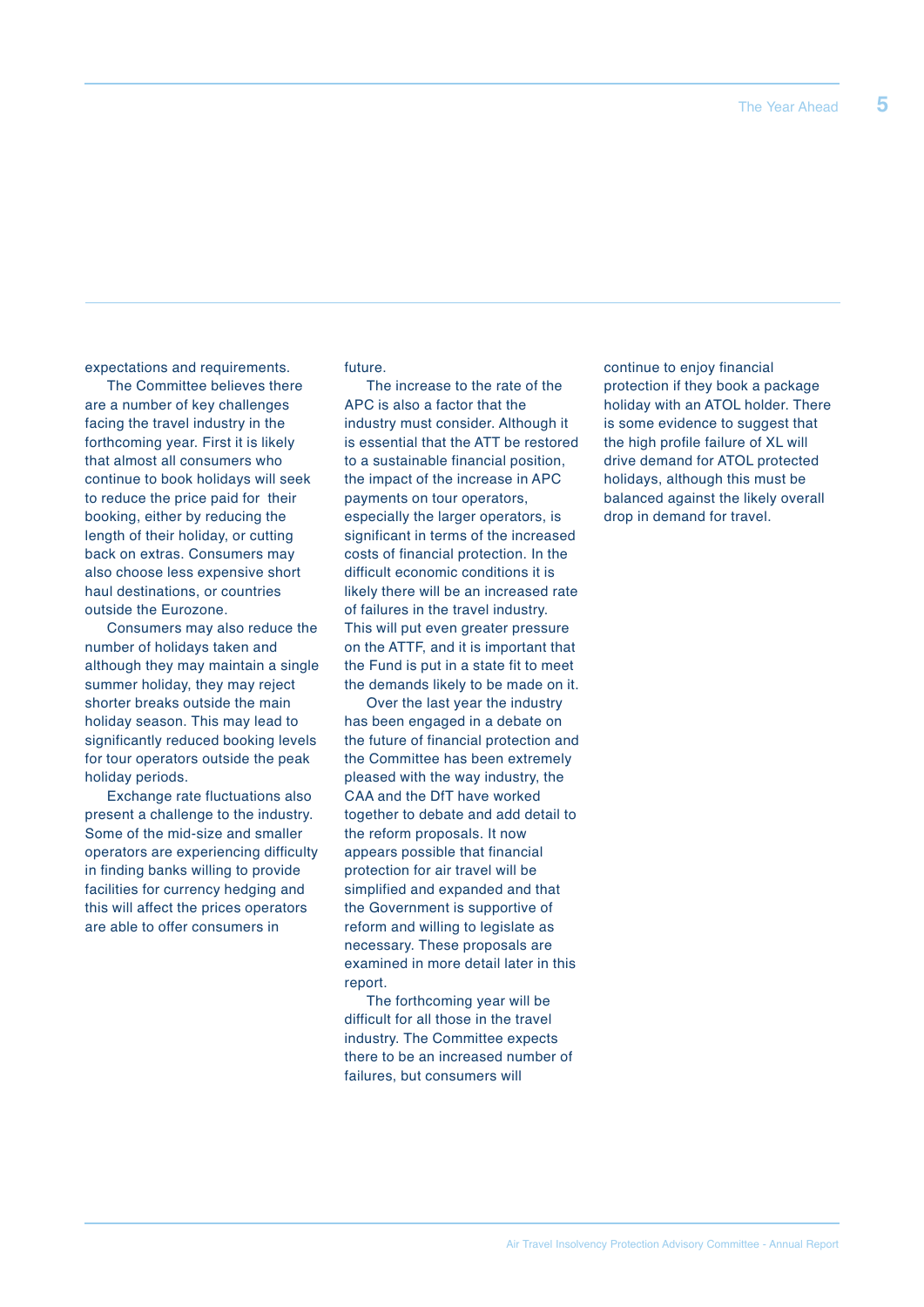## Failure of XL Leisure Group

The XL Leisure Group failed on 12 September 2008. As a result, the CAA mounted a repatriation exercise that brought approximately 44,000 XL customers back to the UK. Some customers made their own alternative, return arrangements.

The CAA's plan was to match as closely as possible the XL flying programme, and although there were some minor issues associated with finding sufficient charter capacity at such short notice, the repatriation exercise was successful. The CAA and industry worked together to inform affected holidaymakers in resort of their repatriation arrangements and the majority were able to complete their holiday as planned and fly back to their departure airport in the UK. Where passengers could not be flown out of their resort airport or returned to their original departure airport for operational reasons, arrangements were made to ensure passengers were transported appropriately and for no additional cost.

Within two weeks of the XL failure the overwhelming majority of passengers had completed their holidays and were repatriated on one of the CAA flights. A few remaining customers, mainly on holidays to Florida and the Caribbean, returned on scheduled flights in the following weeks.

The Committee congratulates the CAA and the travel industry on the success of the repatriation exercise. It was a huge and logistically complex operation that had to be undertaken with almost no notice. That the majority of customers returned to the UK on time and with little inconvenience is a testament to the professionalism of all involved and clearly and emphatically demonstrates the benefits of ATOL to consumers.

The second phase of the operation associated with XL was the refunding of all ATOL protected customers with forward bookings. This became a much more complicated exercise than expected, not just because of the large volume of claims, but the complex way in which XL traded meant many of the claims were not straightforward. The CAA expects that up to 202,872 customers could have individual claims, which equates to approximately 64,921 holiday claims to be processed for forward bookings.

The CAA was faced with a huge volume of complex claims, and there were questions as to whether all were ATOL-protected, particularly where agents had combined XL flights with non-XL accommodation. In order to comply with the strict legal obligations governing the Air Travel Trust it was necessary for the CAA to seek legal

### 222 flights

arranged to repatriate XL Leisure passengers

44,000 XL passengers returned back to UK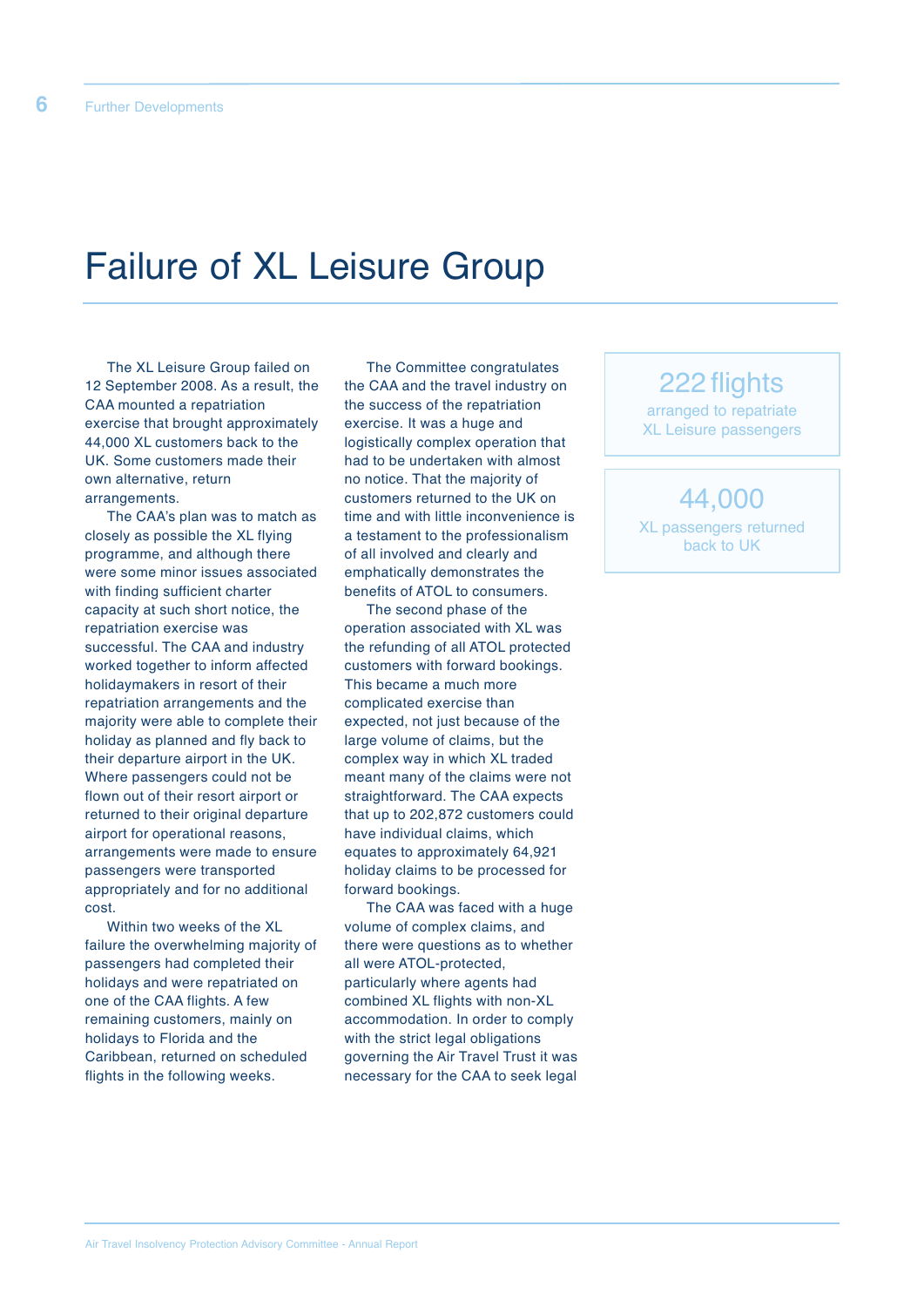advice on whether it could pay some claims. The Air Travel Trust also sought its own independent legal advice. The CAA also had to consider its position with regard to payments made by credit cards, as under Section 75 of the Consumer Credit Act, the credit card provider has a responsibility for making refunds. Ordinarily, the credit card company is party to an agreement with CAA/ATT that apportions liability for refunds in a failure. However, there was no pre-existing agreement in place with XL's credit card facility provider and this caused a delay before claims could be paid. The terms of the Trust also require detailed information to be provided by claimants, and where this information is not provided immediately, delays can occur. Once the CAA had determined it could pay, the refunds were made as swiftly as possible, although inevitably the delays have caused dissatisfaction for some consumers.

A significant number of holidays involving XL Group company flights appeared to have been sold by other companies in such a way that the whole package was not ATOL protected and the organiser of the package was liable to the customer for the whole package. However, the CAA and ATTF took a decision that it was preferable to pay claims for the ATOL protected flight element of the package for the benefit of the consumers and then look at the possibility of recouping these costs from the agents who had originally organised these package holidays.

The failure of XL highlighted a number of concerns that the Committee has held for some time. The most significant of these is the confusion experienced by consumers over the financial protection governing their particular travel arrangements. In the immediate aftermath of the failure of XL, those abroad who had booked flights directly with the Group's airline, XL.com, were not financially protected, yet many believed they were. Although some made their own return flight arrangements, others were only able to return to the UK on the CAA repatriation flights. The discrepancy in the protection arrangements is clear. It is, as the Committee has maintained for years, unacceptable that consumers are left confused as to whether they will be repatriated, if they are abroad, or, if they have forward bookings whether the money they have paid for their holiday will be refunded.

Although the media coverage highlighted the importance and benefits of ATOL and raised its awareness with the public, the situation with protected and unprotected travel arrangements remains complex and this makes it difficult to convey a simple message. Financial protection can be obtained through ATOL, credit cards, travel insurance and scheduled airline failure insurance (SAFI). In some cases, consumers may be paying unnecessarily for all of these services.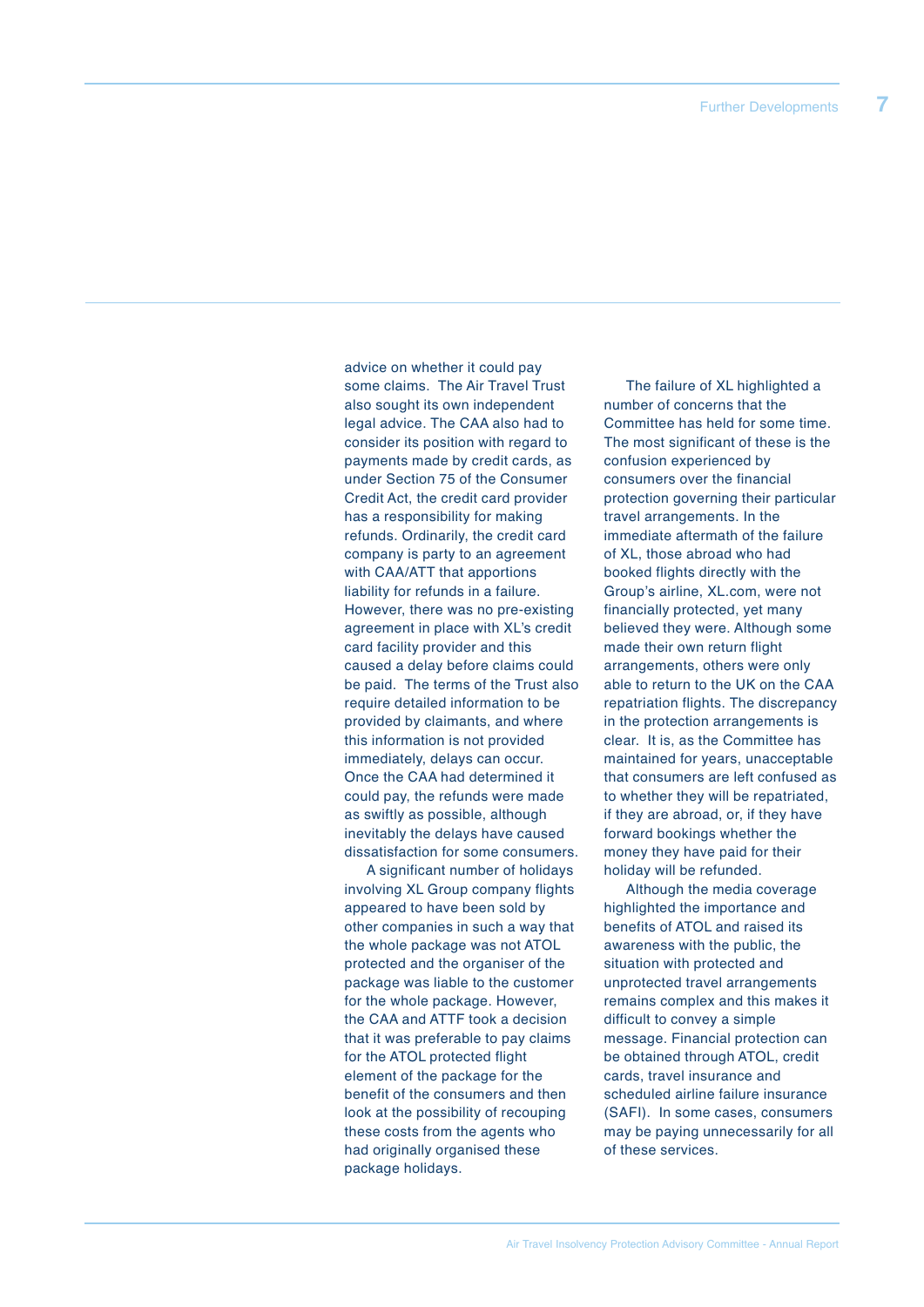## Industry Issues

Two major financial protection issues face the travel industry at present. The first is the CAA's proposed increase in the APC rate and the second is the regulatory reform of ATOL.

The CAA introduced an initial APC rate of £1 per passenger booked. This figure was adopted after careful analysis of expected booking levels provided by the trade and historical data from previous years. Assumptions were also made on the likely costs of failures and again this was based on statistical analysis of historical data. These figures, along with the CAA's financial modelling were reviewed by a leading professional services firm. The financial modelling indicated that £1 per passenger was sufficient to remove the ATTF deficit by the end of the 2010/11 financial year under normal trading conditions. The model also allowed for various stress tests that indicated that the Fund would be able to withstand a big 4 failure but not immediately. It should be emphasised that this modelling was undertaken before the severity of the ʻcredit crunch' and the ensuing recession were fully known.

Unfortunately, the failure of XL, and difficult worldwide economic conditions that have become apparent since the introduction of the APC, mean that continuing APC

payments at the rate of £1 per passenger is insufficient to sustain the ATTF; under the current arrangements the Fund will be exhausted during Autumn 2009. The CAA has consulted with industry and following that consultation the Secrectary of State for Transport has announced that a new rate of £2.50 has been selected. An increased rate will restore liquidity to the Fund and eventually build the capital to a level where it will be sustainable.

Although an increase only 18 months after the APC was introduced was unexpected, it is vital that the ATTF, which has been in deficit for many years, is returned to a sound financial position. The Committee is aware of the objections from those in the travel industry to the increase, but the industry must take responsibility for consumers' financial protection arrangements. There are serious financial implications to an increase in APC payments. Where the APC has replaced bonding, the costs per person of financial protection, borne by the trade, has been reduced for small and medium sized operators, but the benefits were not shared equally across the industry. The larger operators, who contribute the greatest share of APC payments, have seen their financial protection costs rise. An increase in the rate of APC will probably represent a return to the previous costs of protection, for small and medium sized operators. For the larger operators the increased cost will be significant, although they will still have the benefit of freed-up lines of credit with no bond requirement. The Committee believes that an increased rate of APC, although not ideal, still represents the best method of financial protection for both industry and consumers.

The interest shown by the Government in extending the scope of ATOL is a critically important development. The Committee has, for many years, recommended that the benefits of ATOL should be extended to a wider range of travel products. However, the Committee has also recognised that this would require an amendment to legislation and that this would take significant effort on the Government's part. However, there is now broad agreement that the current situation is unsatisfactory, as it is no more than a lottery leaving some consumers unwittingly without protection. It places an obligation on parts of the travel industry to protect their customers that does not apply to other parts of the industry. The Committee has been pressing for reform for many years and is unanimous in its support for the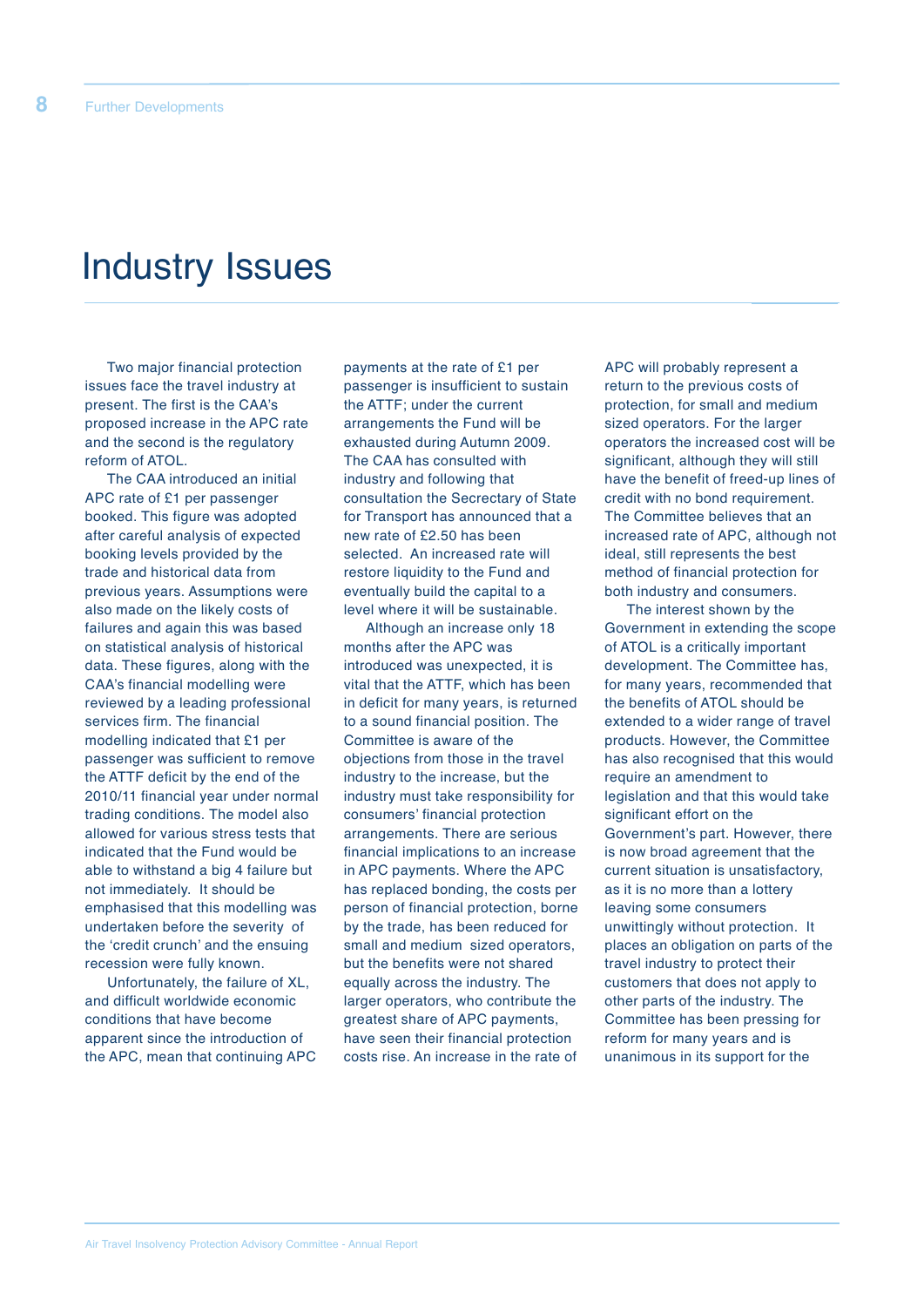moves now being made by the Government.

There has been considerable discussion between the travel industry and the Government on changing the scope of ATOL. The current system is both confusing to consumers and does not offer a level playing field to the travel industry. The industry itself has proposed an expansion to ATOL licensing based on a ʻflights plus' system, i.e. flight plus one additional element of a holiday, such as hotel, car hire etc. This proposal would lead to the financial protection of a greater number of consumers by capturing the sale of all travel arrangements that include a flight.

Reform will not be an easy process. Some in the travel industry may be disinclined to join an expanded scheme. Nevertheless, the impact of the XL failure, coupled with the current economic climate, has persuaded the Government that reform should be considered. The Committee is strongly supportive of reform of the ATOL system. It urges other industry bodies to join with it to play an active role in participating with the Government to develop the appropriate protection arrangements for consumers, both now and in the future.

The reform of ATOL must come

with a commitment to publicise the benefits of reform as widely as possible. Consumers must be made aware of the financial protection that is available to them. The Committee were encouraged by the action of the DfT earlier in the year, when, working with industry they produced an online, comprehensive guide to financial protection for air travellers. The Directgov website gives good advice on the full range of financial protection methods available to air travellers. It includes advice on SAFI (Scheduled Airline Failure Insurance), travel insurance and ATOL. The Committee feels this is a good start but must be backed up by a dedicated campaign to disseminate this information as widely as possible.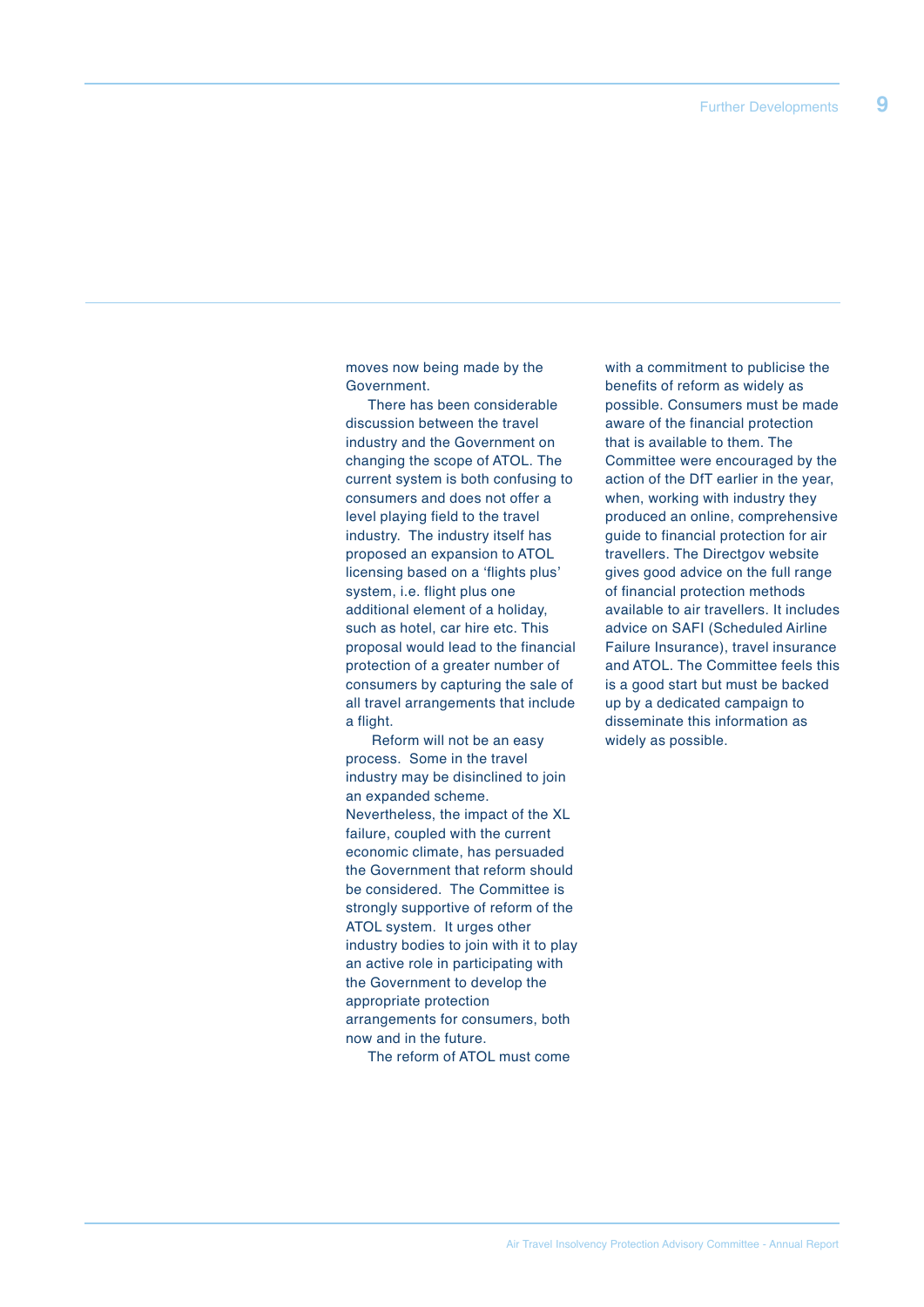## Tour Operator Failures

In the year to 31 March 2009 there were 46 failures of licensed tour operators. This represents a considerable increase on previous years, although many of the companies that failed were small operators with few customers abroad at the time of the failure and limited numbers requiring refunds. However, the failure of the XL Leisure Group, one of the largest tour operators at the time, dramatically increased the number of customers requiring repatriation and refunds. This has also increased the costs associated with these functions, although it should be noted that the quoted costs associated with XL remain estimates as the refund process is ongoing.

In the financial year ending 31 March 2008, the total cost of failures was approximately £5.3 million, whereas in the year to 31 March 2009 the cost is currently estimated at £84.3million. The call on the ATTF rose from £374k to an estimated £38 million. The number of protected passengers repatriated rose from 1,650 to 47,482 and the number entitled to refunds from 20,771 to an estimated 236,691.

The XL Leisure Group failure was the most significant of 2008/09. The estimated expenditure on XL is £70.4 million.

Although much smaller than XL, in terms of numbers and costs, there was another failure that occurred only two days before XL that is worth noting. Seguro Travel failed on 10 September with approximately 2,500 passengers requiring repatriation and a further 16,000 requiring refunds. In any other year this would represent a significant failure, and the total cost of £4.8 million is much higher than any failure in the year other than XL. Together, XL and Seguro represent the majority of costs and customers involved in ATOL holder failures for the year.

Although the increase in failure costs is primarily related to the failure of XL, the increase in the total number of failures should not be ignored. The difficult economic conditions that have had a negative effect across the UK economy over the last year have inevitably added to the challenges faced by the travel industry and have led to the increased number of failures experienced over the financial year. Unfortunately, it is the Committee's view that this higher rate of failures is likely to continue into the next year.

### Estimated cost of all failures £84.3 million

46

Licensed Tour Operator Failures in 2008/09

### Number of people refunded 236,691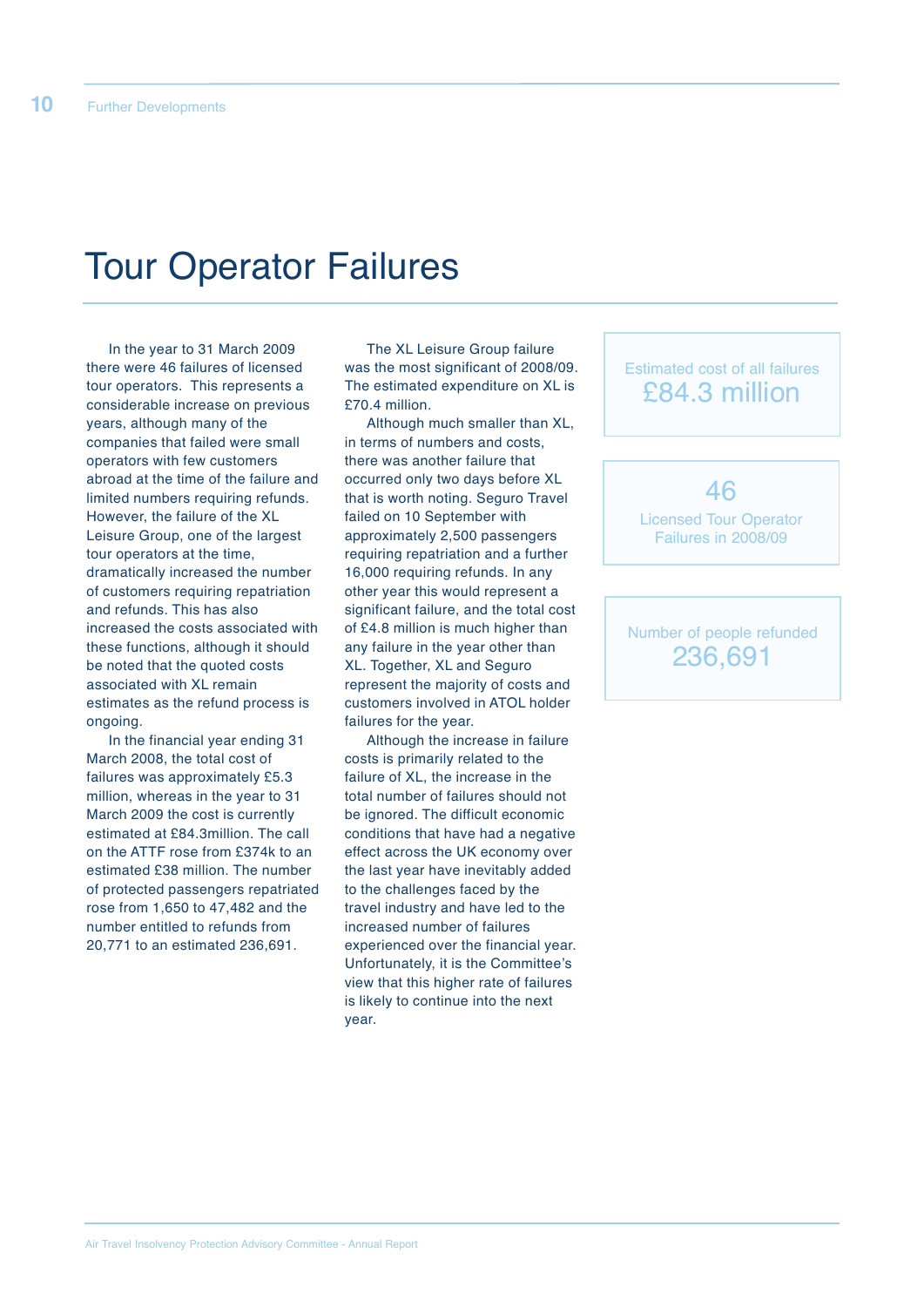## **Conclusion**

The travel industry has faced challenging economic conditions over the last year which are expected to continue into the forthcoming year.

The difficult conditions and the high cost of failures over the last year have affected the liquidity of the Air Travel Trust and, consequently, the level of APC contributions will need to increase. This is unfortunate at such an early stage in the APC's development, as it is clear that it will increase the financial protection costs of larger tour operators; however it is likely that the costs for small and medium sized operators will only return to pre APC levels. It is essential that the industry ensures that its customers are properly financially protected.

The Committee expects the increased number of failures experienced over the past year to continue, but ATOL will play its role in repatriating and refunding consumers who have booked a financially protected holiday. However, a main concern of the Committee remains those consumers who travel on unprotected holiday arrangements and do not realise that they have no protection until it is too late.

The existing Regulations create a situation that leaves many consumers unsure as to whether their travel arrangements are financially protected. The failure of the XL Leisure Group clearly demonstrated this issue and although this failure did help raise awareness of the importance of financial protection, it remains difficult to convey a clear and simple message when the current Regulations are complex.

The Committee unanimously welcomes the Government's intention to consult on the reform of ATOL, as not only will it simplify the protection scheme, but it will help to end consumer confusion by making it clear that all holidays involving a flight are ATOL protected. This should result in an easy to publicise message and a greater number of consumers benefiting from ATOL protection. However, the reform proposals raise a number of significant issues and will require changes to existing Regulations. Therefore, it is vital that the Government, travel industry representatives and the CAA work closely together to establish the detail of the reform proposals for the benefit of consumers and the travel industry.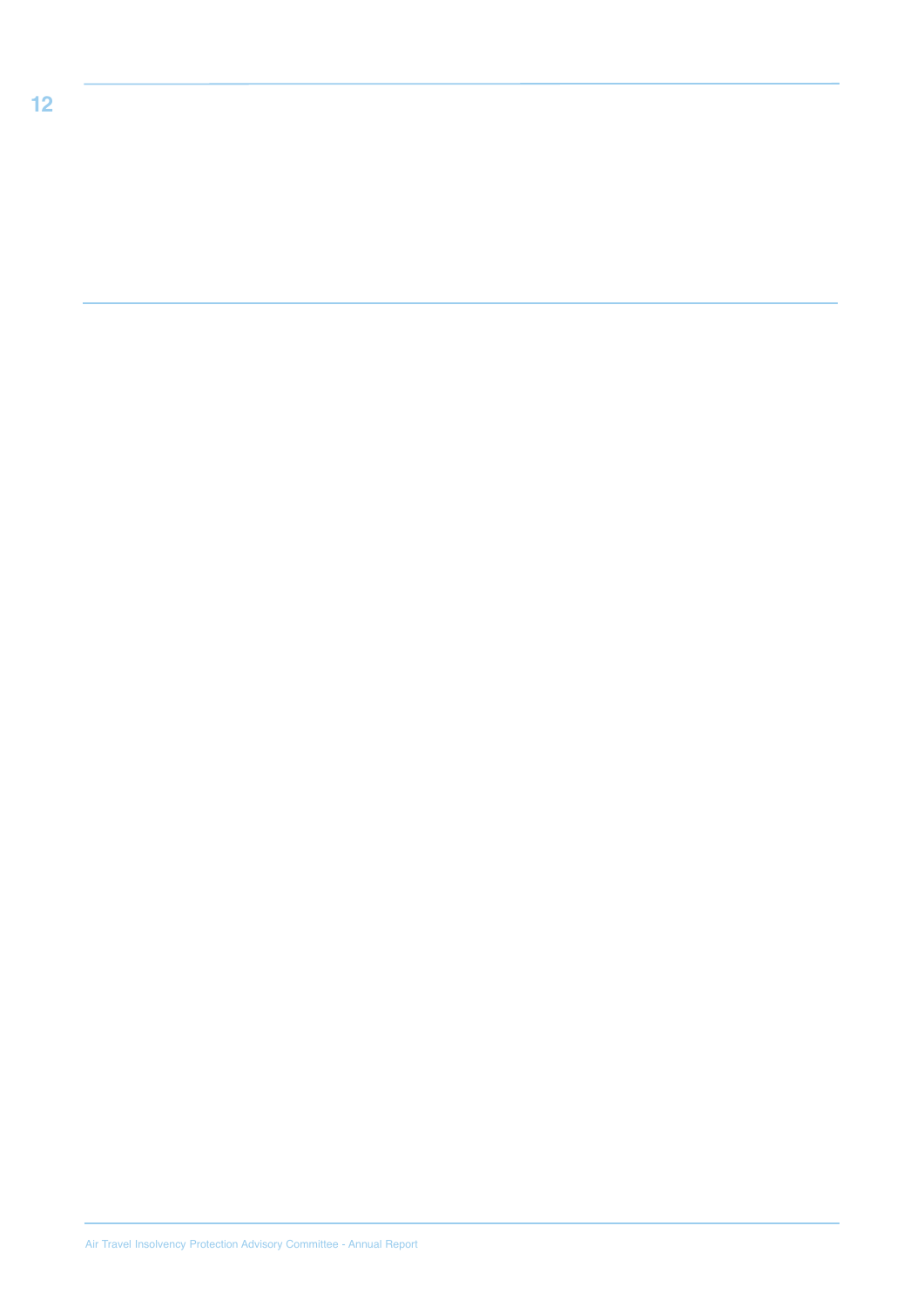## Details of Failures - April 08 to March 09

The administration of the cases may not have been completed. Administration costs which were incurred in paying passengers' refunds have been included in the Cost of Refunds.

The figures for total expenditure and any call on the Air Travel Trust include amounts already spent plus estimated further expenditure.

Where a call on the Air Travel Trust is indicated, this is the difference between expected total expenditure and available bond monies. Expenditure may not always agree with the repatriation and refund totals. This is because some credit card merchant acquirers have agreements with the ATT that the Trust will reimburse them for referred credit card claims up to an agreed limit.

The totals may not agree to the sum of the figures shown in the table due to rounding differences.

**See table overleaf for details of failures**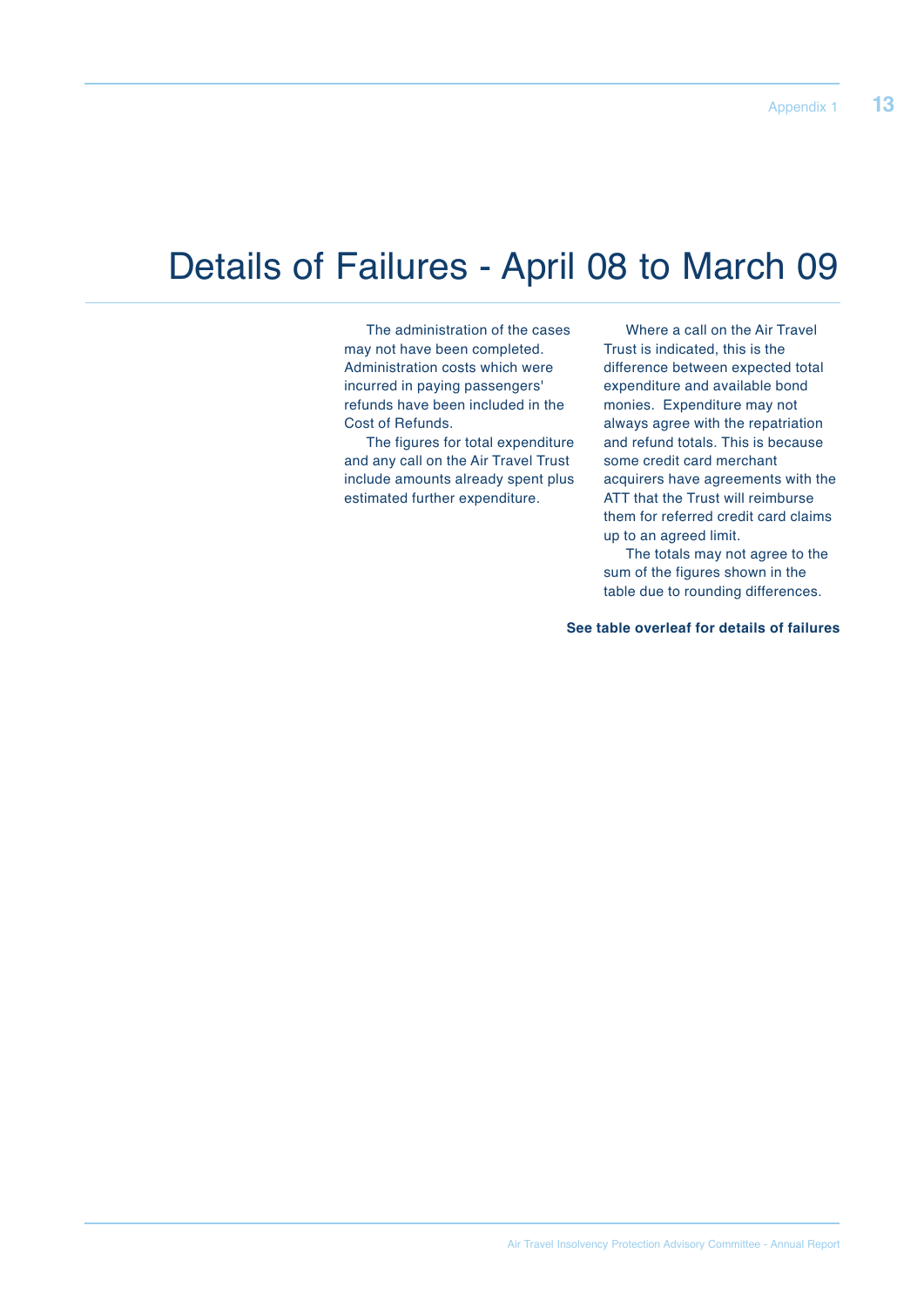### **14** Appendix <sup>1</sup>

| <b>LICENCE HOLDER</b>                  | <b>Bond Called</b> | No. Passengers | <b>ATOL Revenue</b> | <b>Bond Amount</b> |
|----------------------------------------|--------------------|----------------|---------------------|--------------------|
|                                        |                    |                | £'000               | £'000              |
|                                        |                    |                |                     |                    |
| <b>Blue Bay Golf Holiday Ltd</b>       | 4 Apr 08           | 990            | 586                 | 88                 |
| Seeka Safari Ltd                       | 8 Apr 08           | 200            | $\mathbf 0$         | 20                 |
| <b>Barwell Travel Ltd</b>              | 2 May 08           | 5,875          | 3,519               | 664                |
| <b>Hellenic Voyages Ltd</b>            | 8 May 08           | 13,800         | 6,200               | 1,254              |
| Par 4 The Course Ltd                   | 12 May 08          | 297            | 0                   | 22                 |
| <b>Flair Holidays Ltd</b>              | 14 May 08          | 500            | 0-                  | $\Omega$           |
| <b>Silverjet Aviation Ltd</b>          | 30 May 08          | 27,021         | 32,377              | 2,500              |
| 1st Tee Golfing Holidays Ltd           | 17 Jun 08          | 912            | 524                 | 79                 |
| <b>Ababeel Travels &amp; Tours Ltd</b> | 23 Jun 08          | 958            | 398                 | 60                 |
| <b>Classic Breaks Ltd</b>              | 23 Jun 08          | 1,540          | 545                 | $\mathbf 0$        |
| <b>Blue Palms Ltd</b>                  | 18 Jul 08          | 500            | $\mathbf 0$         | 19                 |
| <b>Rayat Air Travels Ltd</b>           | 22 Jul 08          | 300            | $\mathbf{0}$        | 14                 |
| Ogunseitan A t/as Ghana Tours          | 24 Jul 08          | 968            | 275                 | $\mathbf 0$        |
| <b>Cyprus &amp; Greece Direct Ltd</b>  | 1 Aug 08           | 1,404          | 850                 | $\mathbf{0}$       |
| Southbank Travel Ltd                   | 8 Aug 08           | 500            | $\mathbf 0$         | 10                 |
| <b>Pure Flights Ltd</b>                | 29 Aug 08          | 10,225         | 3,409               | $\mathbf 0$        |
| <b>Brilliant Weekends Ltd</b>          | 2 Sep 08           | 500            | $\mathbf 0$         | $\mathbf{0}$       |
| Fly Comfort Tours & Travel Ltd         | 5 Sep 08           | 500            | $\mathbf 0$         | 15                 |
| <b>Seguro Travel Ltd</b>               | 10 Sep 08          | 77,000         | 24,714              | 2,471              |
| XL Leisure Group - UK                  | 12 Sep 08          | 809,515        | 291,677             | 41,700             |
| K and S Holidays Ltd                   | 12 Sep 08          | 2,850          | 953                 | 71                 |
| <b>Ash Green Travel Ltd</b>            | 17 Sep 08          | 500            | $\mathbf 0$         | 16                 |
| <b>Exotic Travel Ltd</b>               | 17 Sep 08          | 500            | $\mathbf 0$         | 23                 |
| E C & S Developments Ltd               | 18 Sep 08          | 500            | $\mathbf{0}$        | 23                 |
| Lidana Ltd                             | 19 Sep 08          | 3,568          | 1,448               | 109                |
| <b>Pure Vacations Ltd</b>              | 24 Sep 08          | 500            | $\mathbf 0$         | 34                 |
| <b>Westland Corporation Ltd</b>        | 16 Oct 08          | 500            | 0                   | $\mathbf 0$        |
| <b>Staying Away Ltd</b>                | 16 Oct 08          | 500            | $\mathbf 0$         | 15                 |
| <b>Essential India Travel Ltd</b>      | 20 Oct 08          | 500            | $\mathbf 0$         | 20                 |
| <b>Flight Masters Ltd</b>              | 31 Oct 08          | 2,700          | 715                 | $\mathbf 0$        |
| <b>Atlantic &amp; Pacific Ltd</b>      | 19 Nov 08          | 8,855          | 2,584               | 0                  |
| Leisure Estates International Ltd      | 25 Nov 08          | 500            | $\mathbf 0$         | $\mathbf 0$        |
| J Nuttal t/a Nuttals Travel            | <b>27 Nov 08</b>   | 500            | $\mathbf 0$         | $\mathbf 0$        |
| <b>Montystar Ltd</b>                   | <b>28 Nov 08</b>   | 5,020          | 2,090               | $\mathbf 0$        |
| <b>Landround Travel Ltd</b>            | 4 Dec 08           | 500            | 0                   | 10                 |
| High and Wild Ltd                      | 15 Dec 08          | 500            | $\mathbf 0$         | $\mathbf 0$        |
| Andes Journeys Ltd                     | 8 Jan 09           | 500            | $\mathbf 0$         | $\mathbf 0$        |
| The Indeprod Peoples Company Ltd       | 27 Jan 09          | 1,327          | 2,467               | 744                |
| <b>Whitehall Leisure Ltd</b>           | 5 Feb 09           | 4,850          | 3,400               | 340                |
| <b>Golf Holidays Abroad Ltd</b>        | 13 Feb 09          | 500            | $\mathbf 0$         | $\mathbf 0$        |
| <b>First Oprion Travel Ltd</b>         | 23 Feb 09          | 2,760          | 2,424               | $\mathbf 0$        |
| <b>Alam Travel Ltd</b>                 | 26 Feb 09          | 500            | $\mathbf 0$         | 40                 |
| <b>ITIC Ltd</b>                        | 3 Mar 09           | 1,325          | 750                 | 113                |
| <b>Sportablility Ltd</b>               | 16 Mar 09          | 2,045          | 1,440               | $\mathbf 0$        |
| <b>Baobab Expeditions Ltd</b>          | 25 Mar 09          | 500            | 0                   | 18                 |
| <b>Explore Latin Carib Ltd</b>         | 27 Mar 09          | 500            | $\mathbf 0$         | 25                 |
|                                        |                    |                |                     |                    |
| <b>TOTAL: 46 Failed Companies</b>      | <b>TOTAL:</b>      | 996,805        | 383,344             | 50,514             |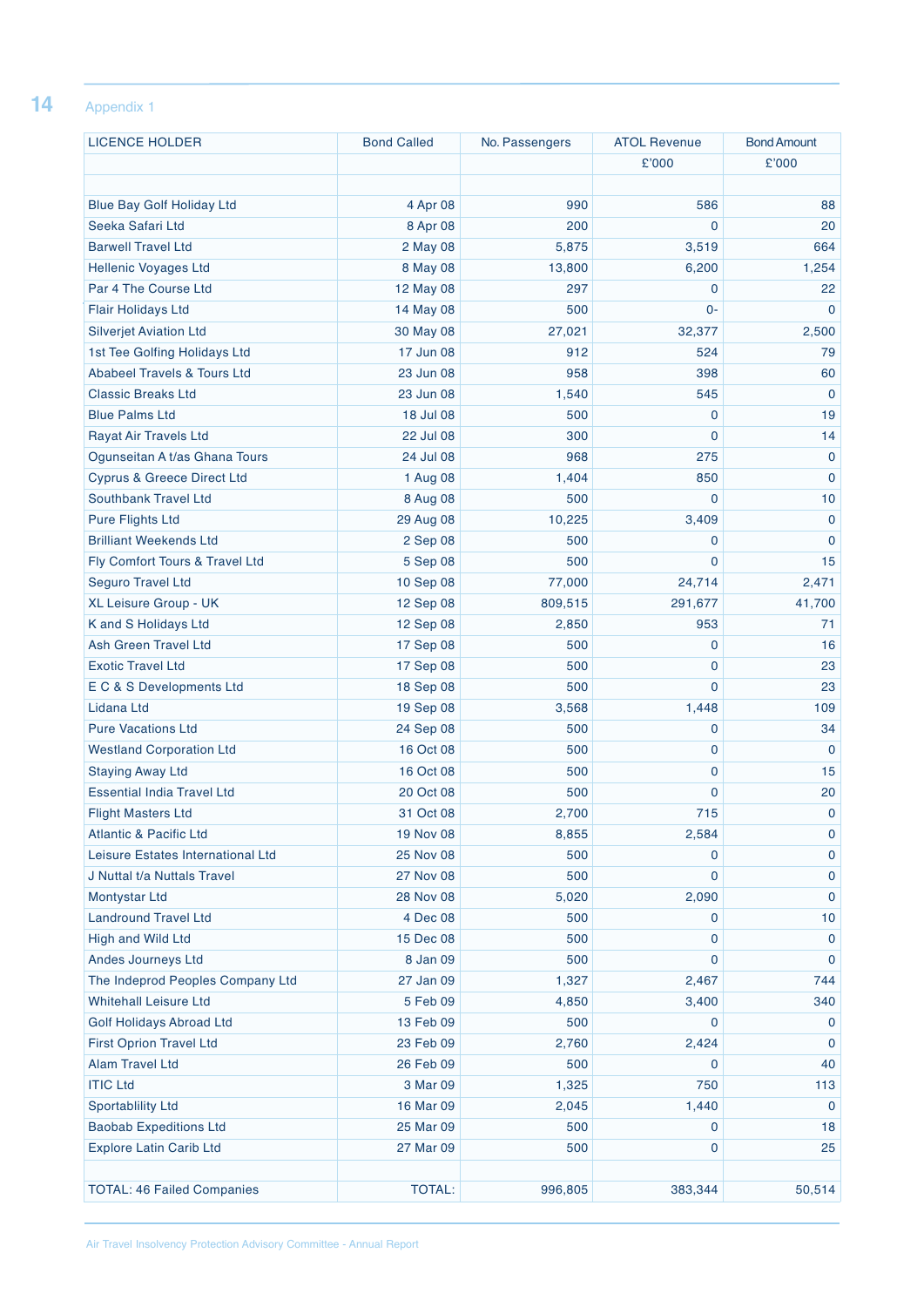### Appendix 1 **15**

| No. Repatriated | <b>Repatriation Cost</b>  | Number Refunded           | <b>Cost of Refunds</b> | Expenditure               | <b>ATT Call</b> |
|-----------------|---------------------------|---------------------------|------------------------|---------------------------|-----------------|
|                 | £'000                     |                           | £'000                  | £'000                     | £'000           |
|                 |                           |                           |                        |                           |                 |
| $\mathbf 0$     | $\pmb{0}$                 | 217                       | 122                    | 122                       | 34              |
| $\mathbf 0$     | $\pmb{0}$                 | $\overline{c}$            | 1                      | $\mathbf{1}$              | $\pmb{0}$       |
| $\mathbf 0$     | $\mathbf 0$               | 1,289                     | 374                    | 374                       | $\pmb{0}$       |
| 308             | 94                        | 3,750                     | 650                    | 744                       | $\pmb{0}$       |
| 12              | 8                         | 116                       | 60                     | 68                        | 46              |
| $\mathbf 0$     | $\pmb{0}$                 | 967                       | 193                    | 193                       | 193             |
| 98              | 177                       | 1,838                     | 1,896                  | 2,073                     | 2,073           |
| $\pmb{0}$       | $\pmb{0}$                 | 261                       | 60                     | 60                        | $\pmb{0}$       |
| $\mathbf 0$     | $\pmb{0}$                 | 220                       | 75                     | 75                        | 15              |
| 16              | 5                         | 150                       | 41                     | 46                        | 46              |
| $\bf 0$         | $\pmb{0}$                 | 166                       | 97                     | 97                        | 78              |
| $\bf 0$         | $\pmb{0}$                 | $\overline{\mathbf{c}}$   | 1                      | 1                         | $\pmb{0}$       |
| 102             | 52                        | 766                       | 446                    | 498                       | 498             |
| 132             | 105                       | 854                       | 182                    | 287                       | 287             |
| $\mathbf 0$     | $\mathbf 0$               | 4                         | 3                      | $\ensuremath{\mathsf{3}}$ | $\pmb{0}$       |
| 265             | 52                        | 2,327                     | 462                    | 514                       | 514             |
| $\mathbf 0$     | $\mathbf 0$               | 75                        | 49                     | 49                        | 49              |
| $\mathbf 0$     | $\pmb{0}$                 | $\overline{c}$            | 1                      | 1                         | $\pmb{0}$       |
| 2,500           | 923                       | 16,380                    | 3,839                  | 4,762                     | 2,290           |
|                 |                           |                           |                        |                           |                 |
| 43,600          | 22,362                    | 202,872                   | 48,020                 | 70,382                    | 28,682<br>91    |
| 138             | 51                        | 335                       | 105                    | 156                       |                 |
| $\bf{0}$        | $\pmb{0}$                 | 160                       | 172                    | 172                       | 156             |
| $\mathbf 0$     | $\pmb{0}$                 | 228                       | 210                    | 210                       | 188             |
| $\mathbf 0$     | $\pmb{0}$                 | 8                         | 4                      | 4                         | $\pmb{0}$       |
| 98              | 28                        | 141                       | 84                     | 112                       | 138             |
| $\pmb{0}$       | $\pmb{0}$                 | 4                         | 5                      | $\sqrt{5}$                | $\pmb{0}$       |
| $\bf 0$         | $\pmb{0}$                 | 303                       | 295                    | 295                       | 295             |
| 41              | $\ensuremath{\mathsf{3}}$ | 113                       | 36                     | 39                        | 24              |
| $\mathbf 0$     | $\pmb{0}$                 | 16                        | 23                     | 23                        | 15              |
| 20              | 3                         | 218                       | 230                    | 233                       | 233             |
| $\bf{0}$        | $\pmb{0}$                 | $\bf{0}$                  | $\bf{0}$               | $\pmb{0}$                 | $\pmb{0}$       |
| $\pmb{0}$       | $\pmb{0}$                 | 13                        | 5                      | $\sqrt{5}$                | $\sqrt{5}$      |
| $\mathbf 0$     | $\pmb{0}$                 | $\pmb{0}$                 | $\mathbf 0$            | $\pmb{0}$                 | $\pmb{0}$       |
| 20              | 5                         | 826                       | 285                    | 290                       | 335             |
| $\pmb{0}$       | $\pmb{0}$                 | 50                        | 18                     | 18                        | $\bf 8$         |
| $\pmb{0}$       | $\pmb{0}$                 | 17                        | 36                     | 36                        | 36              |
| $\pmb{0}$       | $\pmb{0}$                 | 103                       | 24                     | 24                        | 35              |
| $\pmb{0}$       | $\pmb{0}$                 | 100                       | 45                     | 45                        | $\pmb{0}$       |
| 99              | 16                        | 574                       | 833                    | 849                       | 509             |
| $\pmb{0}$       | $\pmb{0}$                 | $\ensuremath{\mathsf{3}}$ | $\mathbf 2$            | $\overline{c}$            | $\overline{c}$  |
| 33              | 40                        | 342                       | 312                    | 352                       | 412             |
| $\pmb{0}$       | $\pmb{0}$                 | 125                       | 92                     | 92                        | 52              |
| $\pmb{0}$       | $\pmb{0}$                 | 556                       | 181                    | 181                       | 68              |
| $\pmb{0}$       | $\pmb{0}$                 | $73\,$                    | 613                    | 613                       | 613             |
| $\mathbf 0$     | $\pmb{0}$                 | $\pmb{0}$                 | $\pmb{0}$              | $\pmb{0}$                 | $\mathbf 0$     |
| $\mathbf 0$     | $\pmb{0}$                 | 125                       | 132                    | 132                       | 107             |
|                 |                           |                           |                        |                           |                 |
| 47,482          | 23,924                    | 236,691                   | 60,312                 | 84,237                    | 38,126          |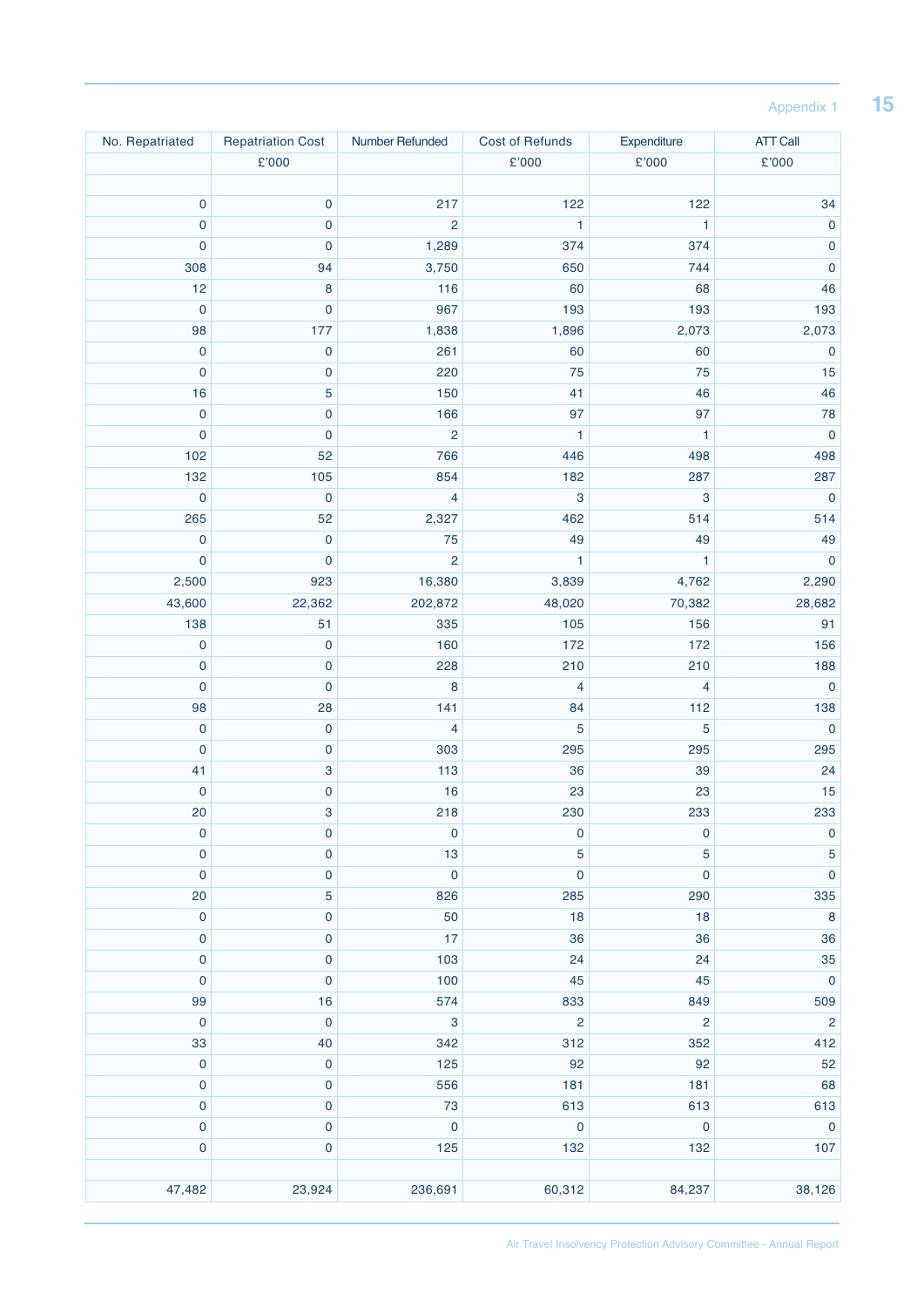## ATIPAC Constitution & Terms of Reference

#### **Establishment and Role of the Committee**

1. The Air Travel Insolvency Protection Advisory Committee ("the Committee") is established by the Secretary of State for Transport to advise on the financial protection arrangements for air travellers and customers of **air travel organisers**.

#### **Composition of the Committee**

2. Members of the Committee shall be drawn from:

Association of British Travel Agents Two Members Federation of Tour Operators **Cone Cone Server Cone Member** Association of Independent Tour Operators **Coney Coney Member** Association of Airline Consolidators **Consolidators** One Member Eventia One Member Travel Trust Association **Travel Trust Association** Change Change Change Change Change Change Change Change Change Change Change Change Change Change Change Change Change Change Change Change Change Change Change Change Ch Air Transport Users Council **Community** Cone Member Trading Standards **Trading Standards Cone Member** Internet Community<br>
Furonean Low Eares Airlines Association<br>
One Member European Low Fares Airlines Association BARUK **DESIGNATION** One Member Independent representatives not associated with Three or four Members, any organisation represented on the Committee ( one of whom is Chairman) Other representatives of consumer interests One or two members Civil Aviation Authority (CAA) Two Members

#### **Appointments to the Committee**

- 3. Members shall be appointed by the Chairman of the CAA, for periods specified at the time of appointment; Membership periods should normally be periods of 4 years. Members may resign at any time. The CAA Chairman will consult the Chairman of the Committee before appointing Members other than from trade associations and the CAA.
- 4. Each represented body should nominate to the CAA two alternates, who may attend any meeting in the absence of that body's appointed Member(s).
- 5. If the Chairman of the CAA is satisfied that a member has been absent from meetings of the Committee for more than three consecutive meetings or is satisfied that a member is otherwise unable or unfit to discharge the functions of a member of the Committee he may declare the membership vacant.

### **Meetings of the Committee**

6. The Committee shall determine its own procedures for and frequency of meetings, including any requirement for a quorum.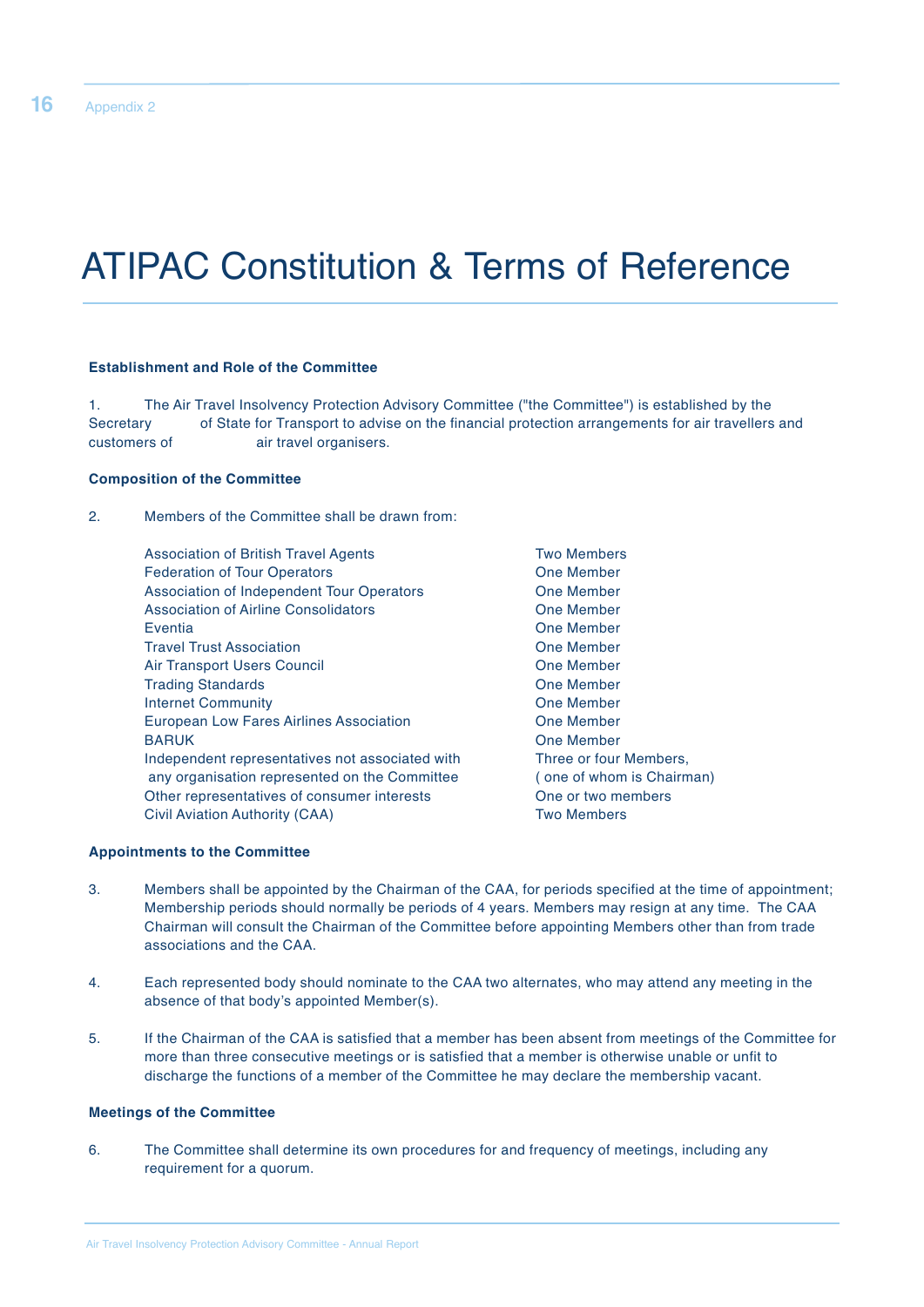### **Duties of Committee**

7. The Committee shall keep under review and from time to time advise the CAA, the Trustees of the Air Travel Trust and the Secretary of State for Transport on the arrangements for the financial protection of air travellers and customers of air travel organisers.

8. In particular it shall:

advise the CAA and the Secretary of State as appropriate on any changes to the structure of protection that it concludes are necessary or desirable;

advise the CAA and the Trustees on the use of their discretion when making payments from bonds and from the Trust;

advise on bonding arrangements and bond levels;

advise on agreements between the Trustees, the CAA and third parties such as credit card companies;

advise the Secretary of State on the need for a reimposition of a levy on the holders of Air Travel Organisers' Licences in order to replenish the Trust Fund, and advise the CAA and the Secretary of State (as appropriate) on the implementation of such a levy.

9. The Committee shall submit to the Secretary of State an Annual Report on its activities in each year ended 31 March within four months of the end of that year. The Committee shall draw to the Secretary of State's attention at any time matters of concern on which, in its view, action is necessary.

#### **Administrative Arrangements**

- 10. Reasonable out of pocket expenses directly incurred by Members of the Committee in attending meetings shall be reimbursed by the CAA.
- 11. The CAA shall provide administrative support to the Committee.

The Department of the Environment, Transport and the Regions April 2000

Amended by the Department for Transport July 2006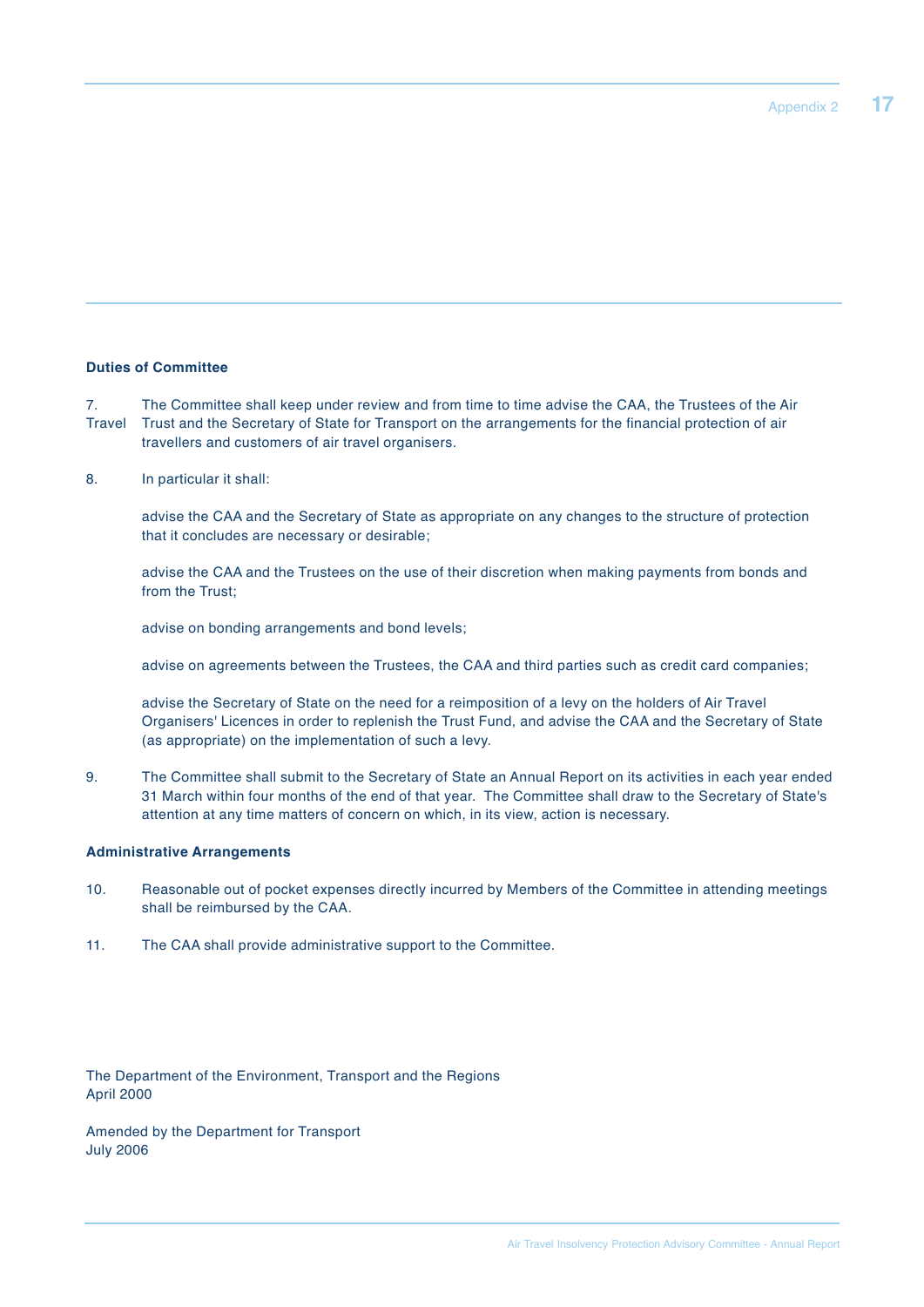## Role & Membership of the Committee

The Air Travel Insolvency Protection Advisory Committee was established by the Secretary of State for Transport in 2000 to provide advice to the Civil Aviation Authority (CAA), the Trustees of the Air Travel Trust and the Secretary of State for Transport on the financial protection arrangements for air travellers and customers of air travel organisers. Its terms of reference are at Appendix 2 of this Report.

The Committee includes representatives from key trade associations, consumer representatives, independent members and members appointed by the CAA.

The Committee held four meetings during the year, including a meeting held in October following the failure of the XL Leisure Group. All meetings were held at the offices of the Civil Aviation Authority in London.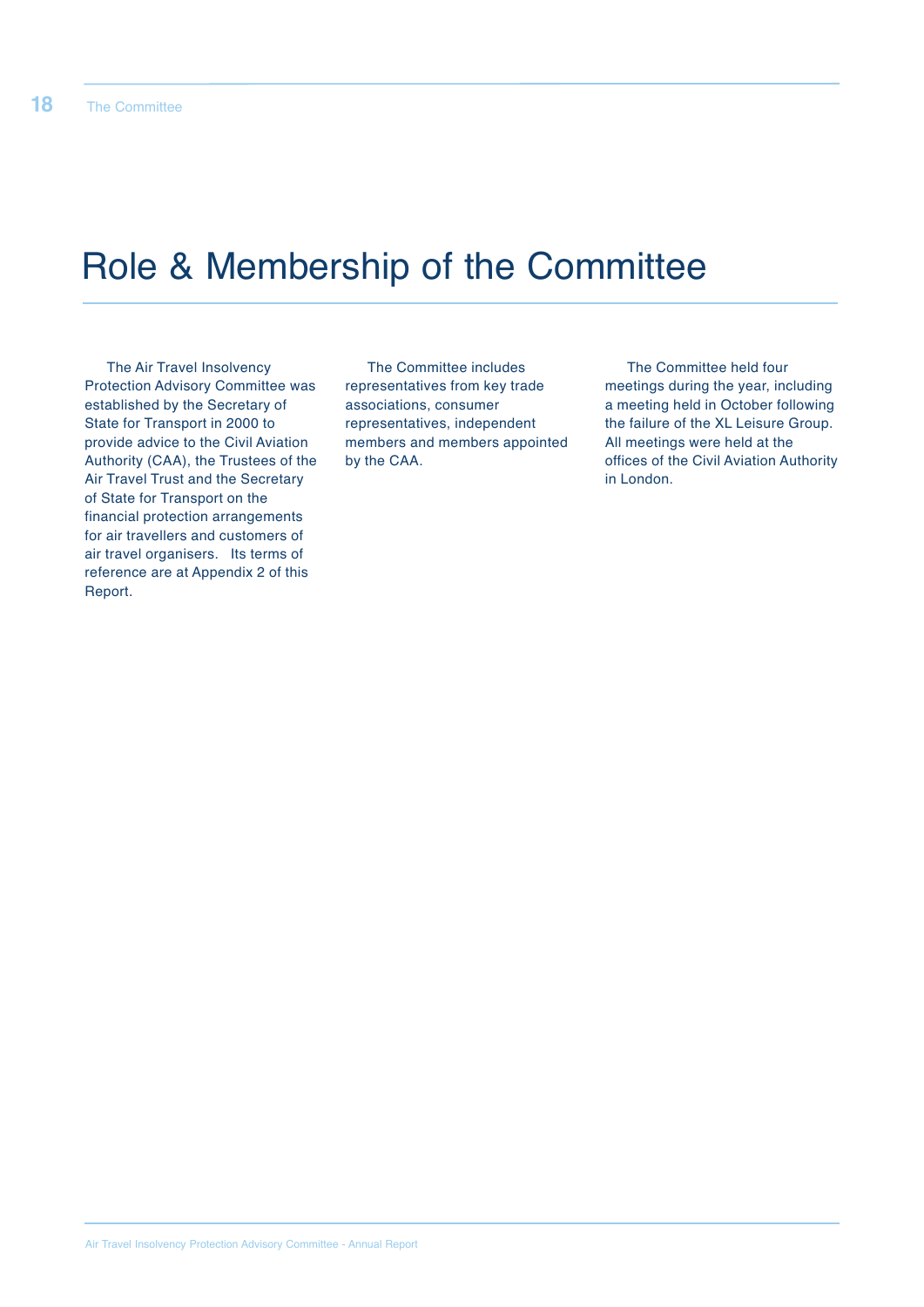| <b>John Cox</b>          | Chairman of ATIPAC since its formation in April 2000. He is also the<br>industry representative to the Air Travel Trust and a past Chairman of the<br>Air Transport Users Council.                                    |
|--------------------------|-----------------------------------------------------------------------------------------------------------------------------------------------------------------------------------------------------------------------|
| <b>Roger Mountford</b>   | Non-executive member of the CAA and also Chairman and a Trustee of the<br>Air Travel Trust.                                                                                                                           |
| <b>Richard Jackson</b>   | Representative of the CAA, Group Director of the Consumer Protection<br>Group and CAA Board Member. He is also a Trustee of the Air Travel Trust.                                                                     |
| <b>Noel Josephides</b>   | Managing Director of Sunvil Holidays Ltd. He represents the Association of<br>Independent Tour Operators (AiTO), of which he is Council member<br>responsible for Industry issues. He is also a board member of ABTA. |
| <b>Andy Cooper</b>       | Director General of the Federation of Tour Operators (FTO)                                                                                                                                                            |
| <b>Mike Monk</b>         | Head of Financial Services for the Association of British Travel Agents                                                                                                                                               |
| <b>Roger Allard</b>      | Chairman of All Leisure Group PLC and the ABTA trade representative on<br>the committee.                                                                                                                              |
| <b>Lindsay Ingram</b>    | General Manager of Newmont Travel Limited. He represents the<br>Association of ATOL Companies (AAC).                                                                                                                  |
| <b>Todd Carpenter</b>    | Chief Executive of the Travel Trust Association (TTA).                                                                                                                                                                |
| lain Lindsay             | Senior Vice President and Deputy General Counsel of Sabre Holdings and<br>lastminute.com. He represents the on-line travel industry.                                                                                  |
| <b>Prof. David Grant</b> | Director of the Travel Law Centre, University of Northumbria and Editor of<br>the Travel Law Journal. He is an independent member.                                                                                    |
| <b>Simon Evans</b>       | Chief Executive of Air Transport Users Council.                                                                                                                                                                       |
| <b>Bruce Treloar</b>     | Trading Standards Institute Lead Officer for the Holiday & Travel Industry.<br>He represents consumer interests.                                                                                                      |
| <b>Roger Bray</b>        | Independent freelance journalist with a consumer focus. He is an<br>independent member.                                                                                                                               |
| <b>Uday Dholakia</b>     | Senior Partner at Global Consulting Ltd. He is an independent member.                                                                                                                                                 |